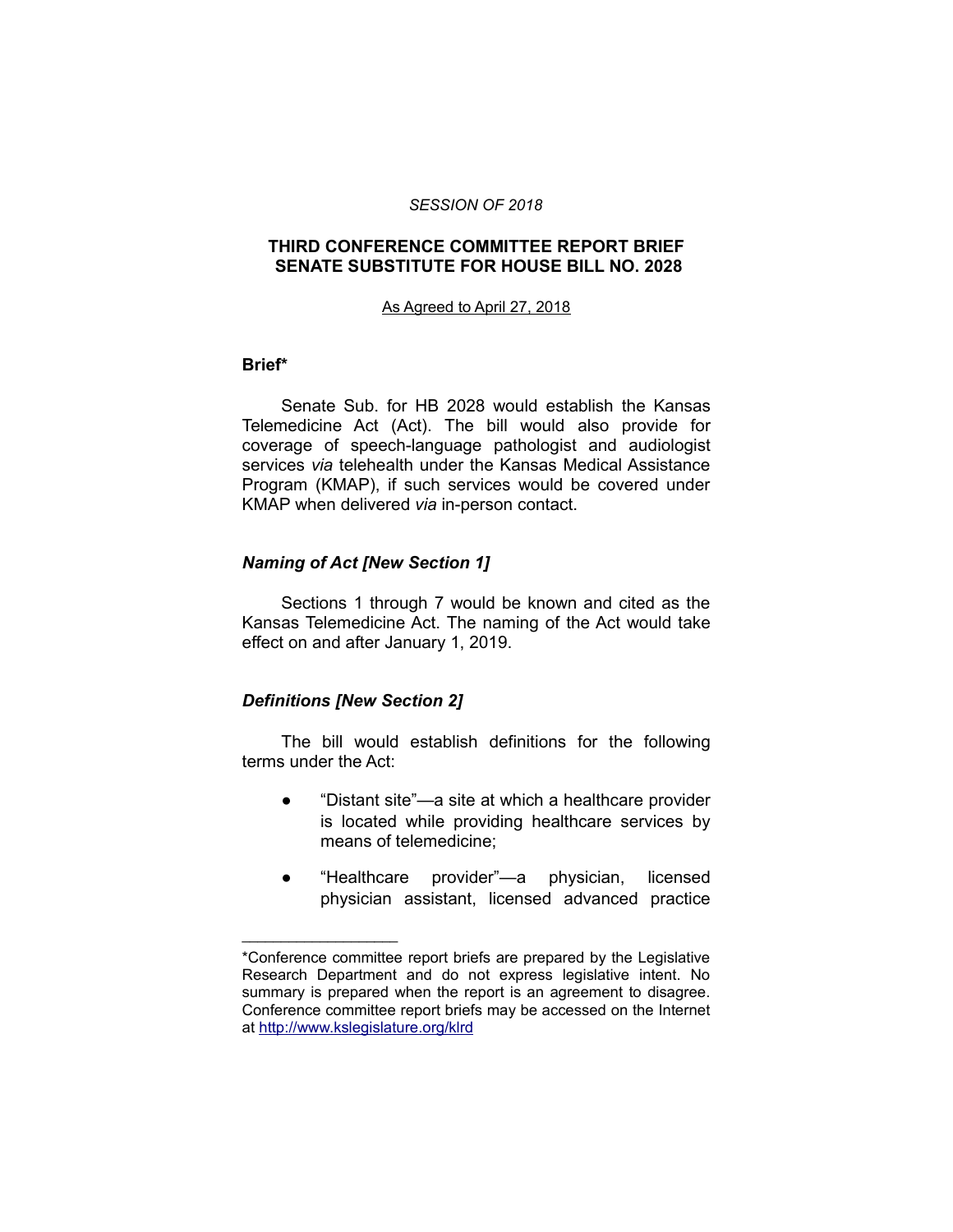registered nurse, or a person licensed, registered, certified, or otherwise authorized to practice by the Behavioral Sciences Regulatory Board (BSRB);

- "Originating site"—a site at which a patient is located at the time healthcare services are provided by means of telemedicine;
- "Physician"—a person licensed to practice medicine and surgery by the Board of Healing Arts (BOHA); and
- "Telemedicine," including "telehealth"—the delivery of healthcare services or consultations while the patient is at an originating site and the healthcare provider is at a distant site. Telemedicine would be provided by means of real-time two-way interactive audio, visual, or audio-visual communications, including the application of secure video conferencing or store-and-forward technology, to provide or support healthcare delivery that facilitates the assessment, diagnosis, consultation, treatment, education, and care management of a patient's healthcare. The term does not include communication between healthcare providers consisting solely of a telephone voice-only conversation, e-mail, or facsimile transmission, or between a physician and a patient consisting solely of an e-mail or facsimile transmission.

## *Effective Date*

This section would take effect on and after January 1, 2019.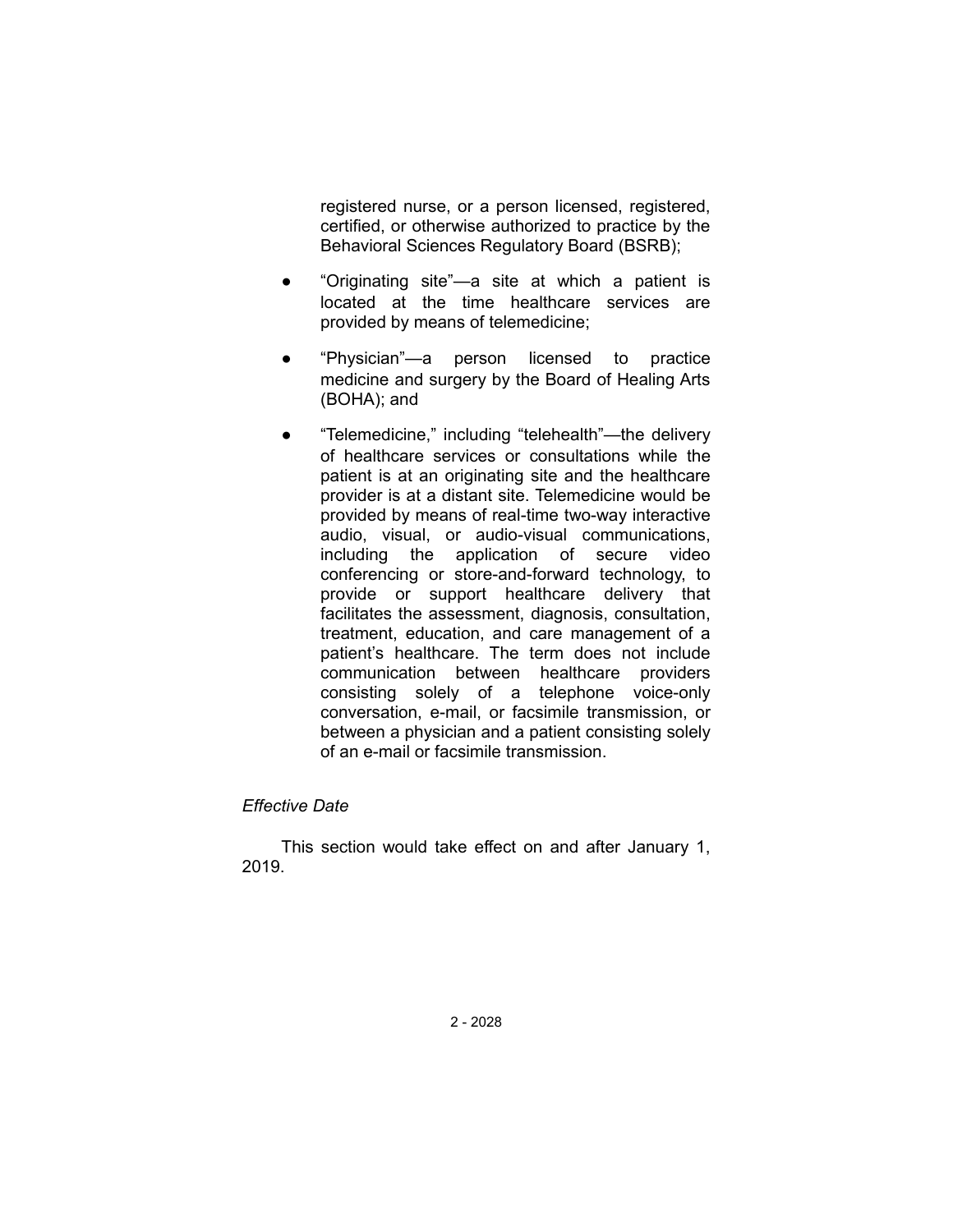## *Privacy and Confidentiality, Establishment of a Provider-Patient Relationship, Standards of Practice, and Follow-up [New Section 3]*

### *Requirements for Patient Privacy*

The bill would specify the same requirements for patient privacy and confidentiality under the Health Insurance Portability and Accountability Act of 1996 and 42 CFR § 2.13 (related to confidentiality restrictions and safeguards), as applicable, applying to healthcare services delivered *via* inperson visits would also apply to healthcare visits delivered *via* telemedicine. Nothing in this section would supersede the provisions of any state law relating to the confidentiality, privacy, security, or privileged status of protected health information.

### *Establishment of the Provider-Patient Relationship*

The bill would authorize telemedicine to be used to establish a valid provider-patient relationship.

### *Standards of Practice*

The bill would require the same standards of practice and conduct that apply to healthcare services delivered *via* inperson visits would apply to healthcare services delivered *via* telemedicine.

## *Follow-up Care*

The bill would require a person authorized by law to provide and who provides telemedicine services to a patient to provide the patient with guidance on appropriate follow-up care.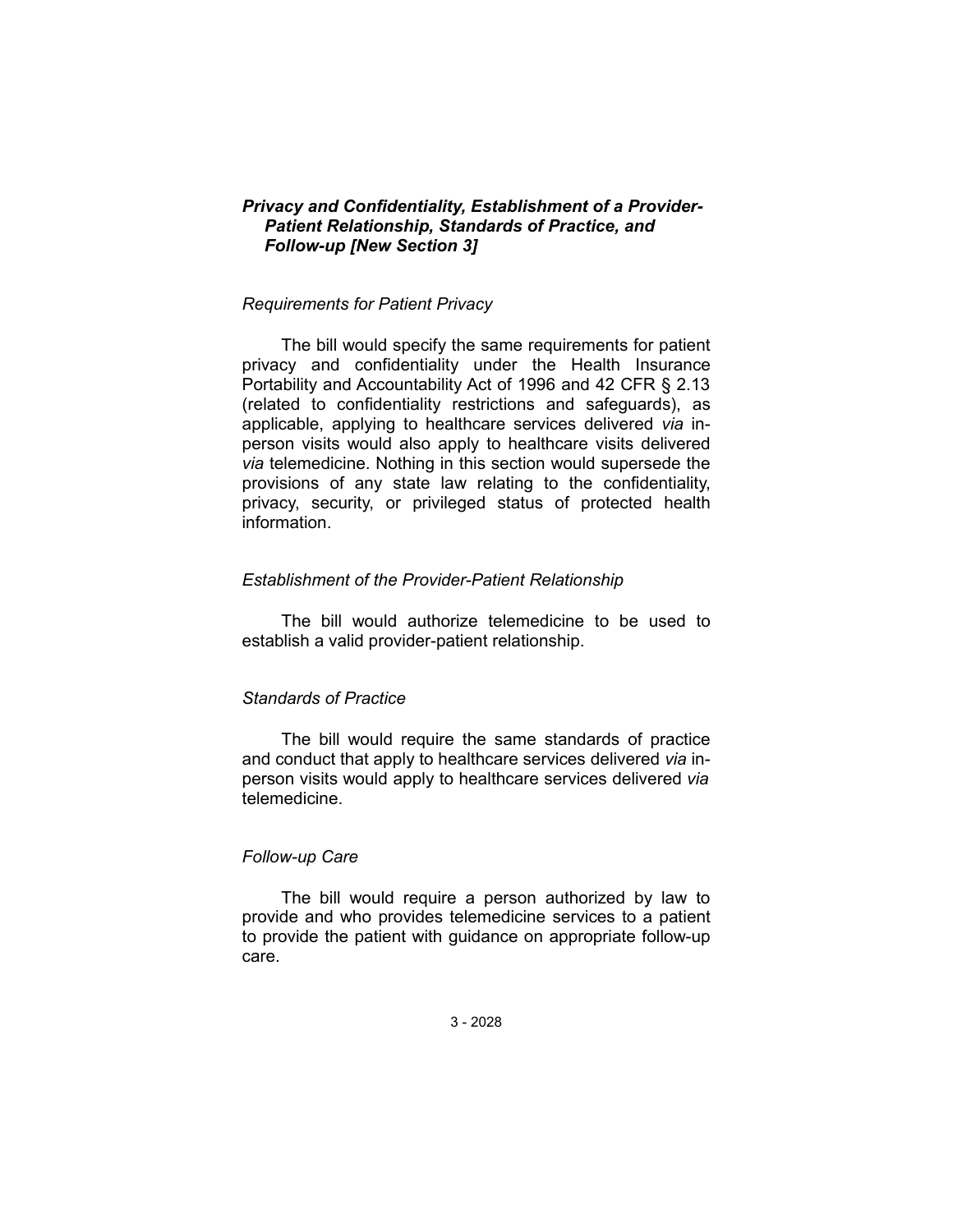### *Reporting of Services*

If the patient consents and has a primary care or other treating physician, the person providing telemedicine services would be required to send a report to the primary care or other treating physician of the treatment and services rendered to the patient within three business days of the telemedicine encounter. A person licensed, registered, certified, or otherwise authorized to practice by the BSRB would not be required to comply with this reporting requirement.

### *Effective Date*

This section would take effect on and after January 1, 2019.

# *Application to Policies, Contracts, and Kansas Medical Assistance Program [New Section 4]*

# *Issued for Delivery, Amended, or Renewed On or After January 1, 2019*

The provisions of this section would apply to any individual or group health insurance policy, medical service plan, contract, hospital service corporation contract, hospital and medical service corporation contract, fraternal benefit society, or health maintenance organization that provides coverage for accident and health services delivered, issued for delivery, amended, or renewed on or after January 1, 2019. The Act would also apply to KMAP.

## *Prohibitions*

The bill would prohibit the aforementioned policies, plans, contracts, and KMAP from excluding an otherwise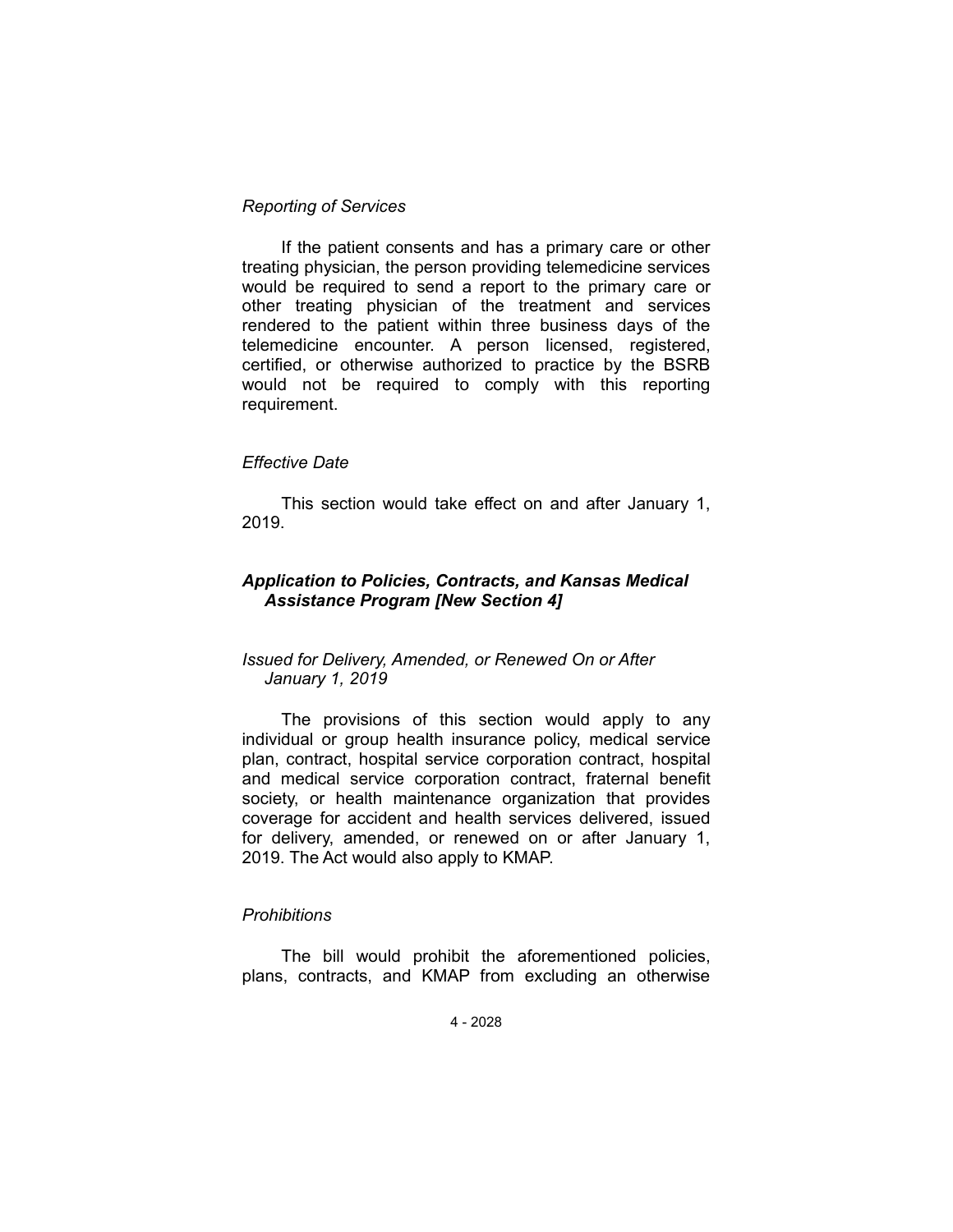covered healthcare service from coverage solely because the service was provided through telemedicine rather than inperson contact or based upon the lack of a commercial office for the practice of medicine, when such service is delivered by a healthcare provider. The bill would also prohibit such groups from requiring a covered individual to use telemedicine or in lieu of receiving in-person healthcare service or consultation from an in-network provider.

### *Medically Necessary Coverage*

However, these groups would not be prohibited from providing coverage for only those services that are medically necessary, subject to the terms and conditions of the covered individual's health benefits plan.

### *Medical Record*

The insured's medical record would serve to satisfy all documentation for the reimbursement of all telemedicine healthcare services, and no additional documentation outside the medical record would be required.

## *Payment or Reimbursement*

The bill would authorize an insurance company, nonprofit health service corporation, nonprofit medical and hospital service corporation, or health maintenance organization to establish payment or reimbursement of covered healthcare services delivered through telemedicine in the same manner as payment or reimbursement for covered services delivered *via* in-person contact.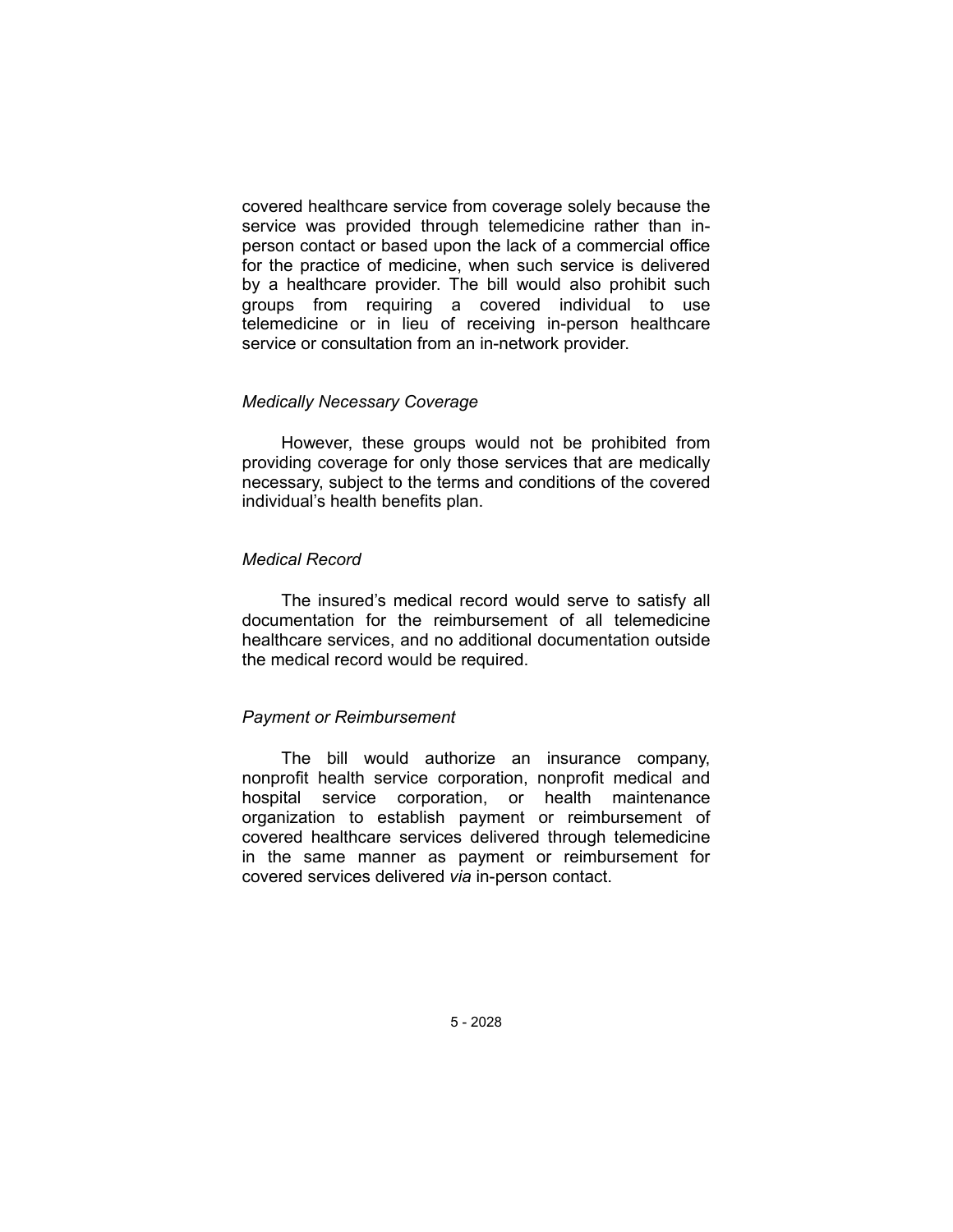### *No Mandate of Coverage*

The bill would not mandate coverage for a healthcare service delivered *via* telemedicine, if such service is not already a covered service when delivered by a healthcare provider, and subject to the terms and conditions of the covered individual's health benefits plan.

### *Impact Report and State Employee Group Pilot Project Statutes Not Applicable*

The bill would specify KSA 40-2248 (related to mandated health benefits and impact report) and KSA 40- 2249a (related to state employee group pilot project) would not apply to this section.

### *Effective Date*

This section would take effect on and after January 1, 2019.

## *Rules and Regulations [New Section 5]*

# *BOHA*

The bill would require the BOHA, following consultation with the State Board of Pharmacy and the Board of Nursing, to adopt rules and regulations by December 31, 2018, relating to the prescribing of drugs, including controlled substances, *via* telemedicine.

Additionally, the BOHA would be required to adopt rules and regulations necessary to effectuate provisions of the Act by December 31, 2018.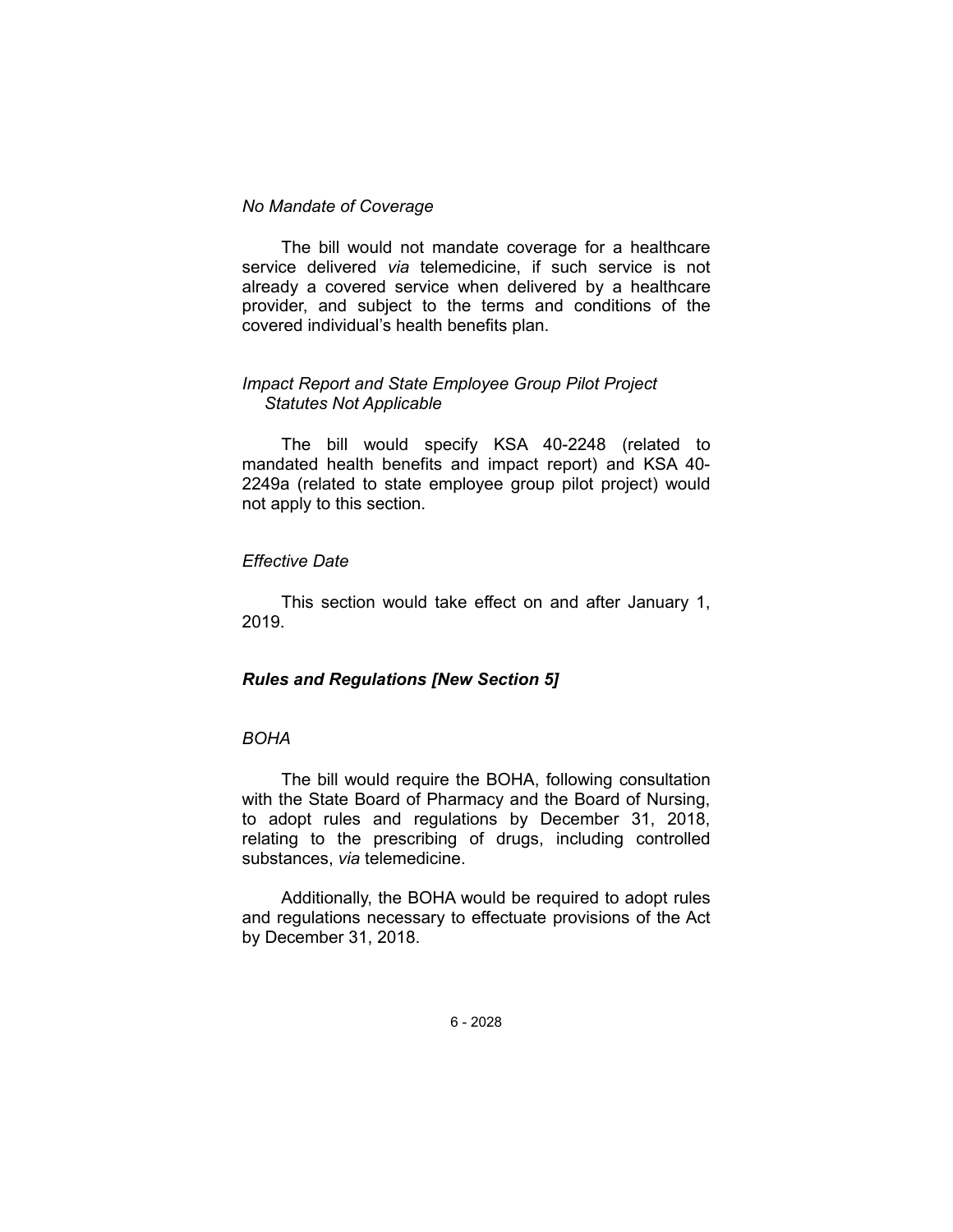#### *BSRB*

The BSRB would be required to adopt rules and regulations as necessary to effectuate provisions of the Act by December 31, 2018.

## *Effective Date*

This section would take effect upon publication in the statute book.

# *Prohibition on Delivery of Abortion Procedures via Telemedicine [New Section 6]*

The bill would state nothing in the Act would be construed to authorize the delivery of any abortion procedure *via* telemedicine.

# *Severability and Non-severability Clause [New Section 7]*

The bill would state if any provision of the Act, or the application thereof to any person or circumstance, is held invalid or unconstitutional by court order, then the remainder of the Act and application of such provision would not be affected. Additionally, it would be conclusively presumed the Legislature would have enacted the remainder of the Act without the invalid or unconstitutional provision. Further, the provision of the bill related to abortion is expressly declared to be non-severable; if the abortion language is held invalid or unconstitutional by court order, the entire Act would be affected.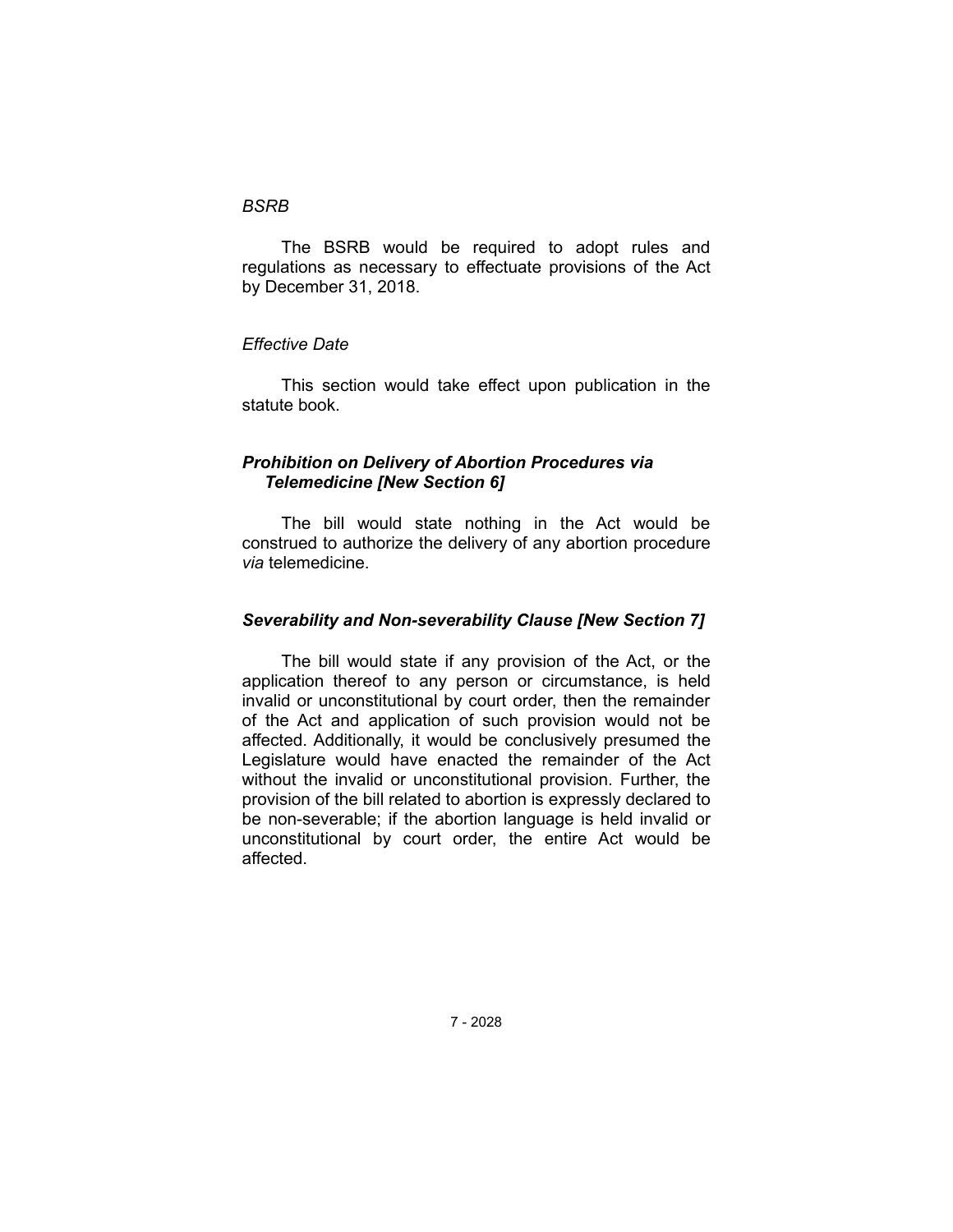# *Coverage of Speech-Language Pathology and Audiology Services [New Section 8]*

### *Coverage Requirement under KMAP*

On and after January 1, 2019, the Kansas Department of Health and Environment (KDHE) and any managed care organization providing state Medicaid services under KMAP would be required to provide coverage for speech-language pathology services and audiology services by means of telehealth, as defined in the Act, when provided by a licensed speech-language pathologist or audiologist licensed by the Kansas Department for Aging and Disability Services if such services would be covered by KMAP when delivered *via* inperson contact.

### *Implementation and Administration by KDHE*

KDHE would be required to implement and administer this section consistent with applicable federal laws and regulations. KDHE would be required to submit to the Centers for Medicare and Medicaid Services (CMS) any state Medicaid plan amendment, waiver request, or other approval request necessary to implement this section.

#### *Rules and Regulations*

KDHE would be required to adopt rules and regulations necessary to implement and administer this section by December 31, 2018.

## *Impact Report*

On or before January 13, 2020, KDHE would be required to prepare an impact report that assesses the social and financial effects of the coverage mandated under this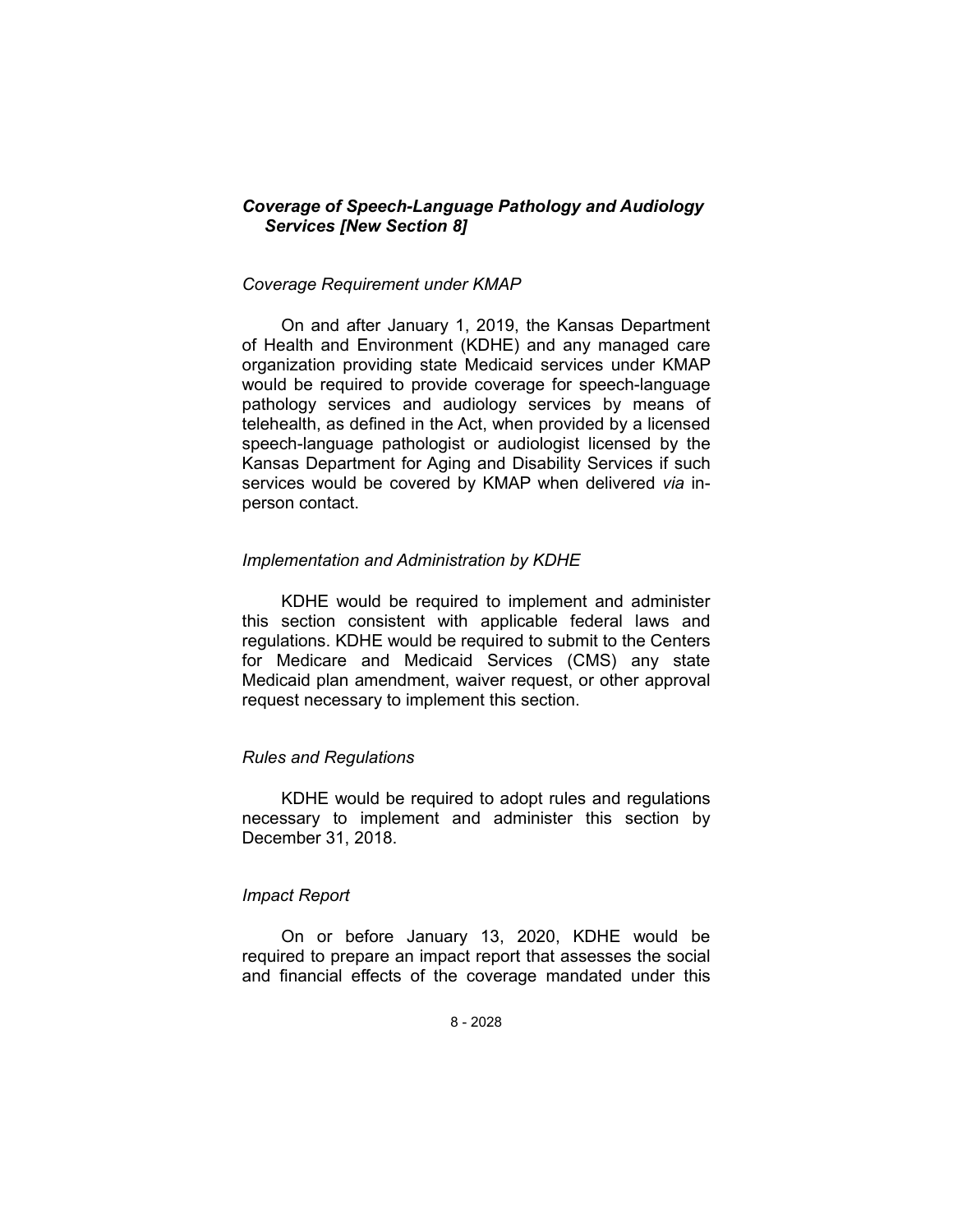section for speech-language pathology and audiology services, including the impacts listed in KSA 40-2249(a) and (b) relating to social and financial impacts of mandated health benefits. KDHE would be required to submit such report to the Legislature, the House Committee on Health and Human Services, the House Committee on Insurance, the Senate Committee on Public Health and Welfare, and the Senate Committee on Financial Institutions and Insurance.

### *Effective Date*

This section would take effect upon publication in the statute book.

## *Application of the Act to Insurance Policies [Section 9]*

The bill would specify the requirements of the Act would apply to all insurance policies, subscriber contracts, or certificates of insurance delivered, renewed, or issued for delivery within or outside of Kansas, or used within the state by or for an individual who resides or is employed in the state.

# *Corporations Under the Nonprofit Medical and Hospital Service Corporation Act [Section 10]*

The bill would specify corporations organized under the Nonprofit Medical and Hospital Service Corporation Act would be subject to the provisions of the Act.

# *Effective Date*

The bill would take effect upon publication in the statute book, unless otherwise noted.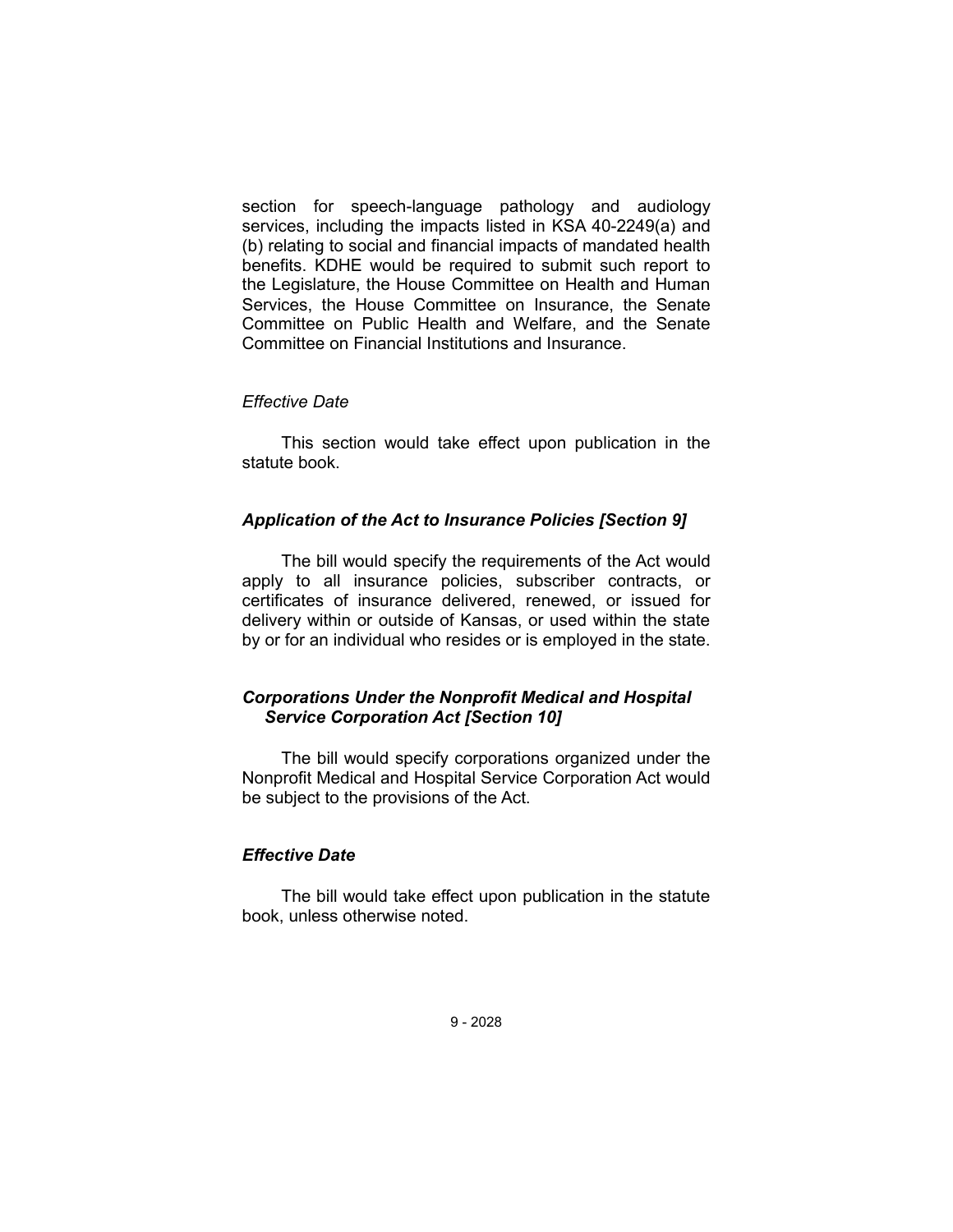## **Conference Committee Action**

The third Conference Committee agreed to insert the provisions of HB 2674, as amended by the House Committee on Health and Human Services, into Senate Sub. for HB 2028, and to adopt the provisions agreed to by the first Conference Committee, except those provisions relating to the removal of the severability and non-severability clause, as noted below. The third Conference Committee further agreed to insert the severability and non-severability provisions of HB 2674, as amended by the House Committee on Health and Human Services and passed by the House, into Senate Sub. for HB 2028. [*Note:* The original contents of Senate Sub. for HB 2028, as amended by the Senate Committee of the Whole, were inserted into SB 217 by the Conference Committee.]

The third Conference Committee agreed to include the following amendments also agreed to by the first Conference Committee:

- Delete the definitions for "BSRB," "BOHA," and "licensed mental healthcare professional";
- Amend the definition of "healthcare provider" to add licensed physician assistant and licensed advanced practice registered nurse, and replace the term "licensed mental healthcare professional" with "a person licensed, registered, certified, or otherwise authorized to practice by the BSRB";
- Replace references to "physician or licensed mental healthcare professional" with "healthcare provider," as defined by the Conference Committee;
- Eliminate the use of acronyms;
- Clarify the effective dates of specific sections of the bill;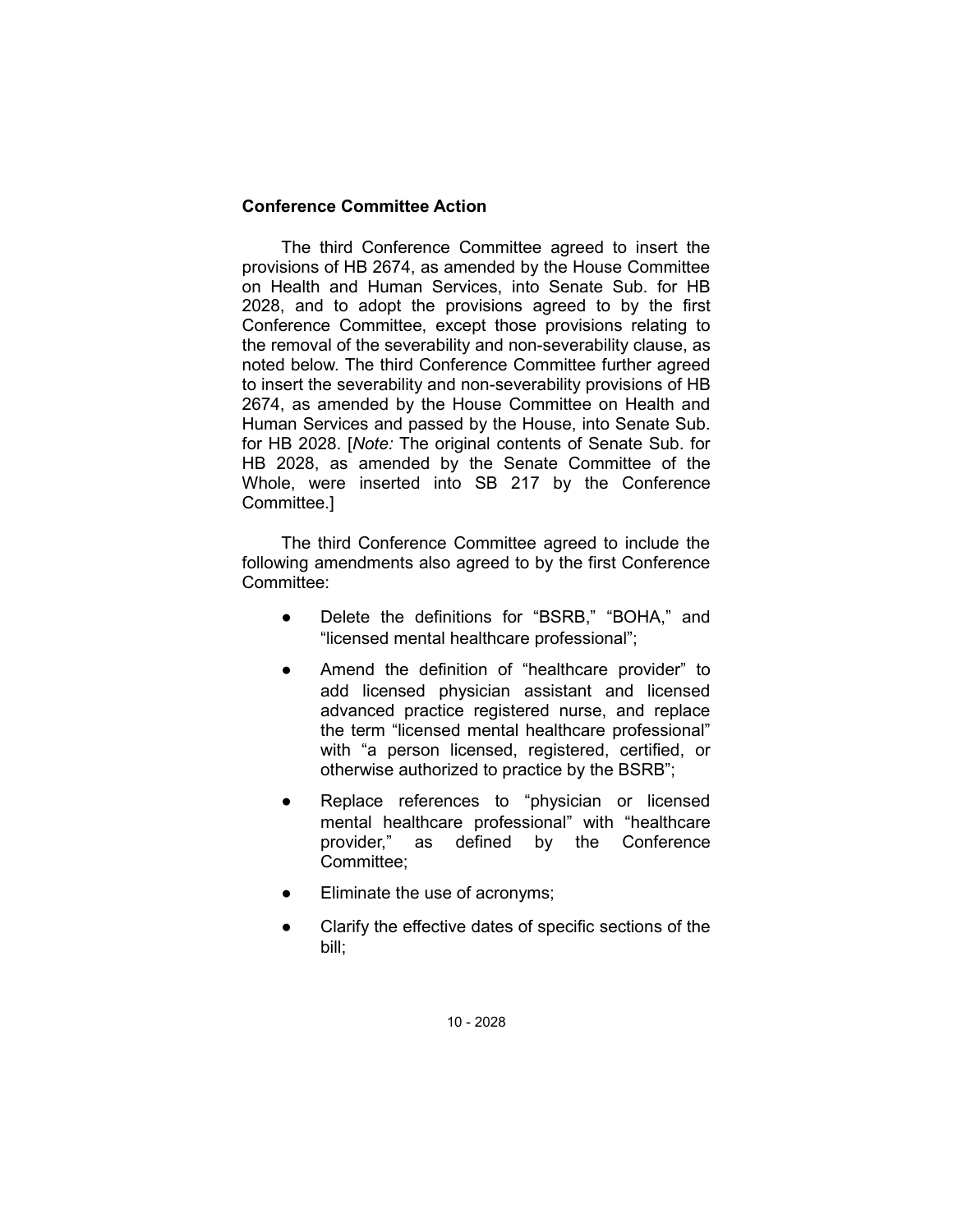- Add language clarifying that nothing in Section 3 would supersede the provisions of any state law relating to the confidentiality, privacy, security, or privileged status of protected health information;
- Modify the standards of practice and conduct to apply broadly to any person providing telehealth services authorized by law;
- Amend the 72-hour notification requirement for a provider providing telemedicine to report to a primary care or other treating physician to require the notification be sent within 3 business days and clarify that a person licensed, registered, certified, or otherwise authorized to practice by the BSRB would not be required to comply with this reporting requirement;
- Add provisions requiring coverage for speechlanguage pathology services and audiology services under KMAP by means of telehealth if such services would be covered by KMAP when delivered *via* in-person contact;
- Require KDHE to implement and administer the provision of speech-language pathology and audiology services *via* teleheath under KMAP consistent with federal law and to submit any state Medicaid plan amendment, waiver request, or other approval request to CMS as needed for implementation;
- Require KDHE to adopt rules and regulations necessary to implement the provision of speechlanguage pathology and audiology services under KMAP *via* telehealth by December 31, 2018;
- Require KDHE to prepare and provide an impact report regarding the mandated speech-language pathology and audiology services *via* telemedicine under KMAP to the Legislature and select standing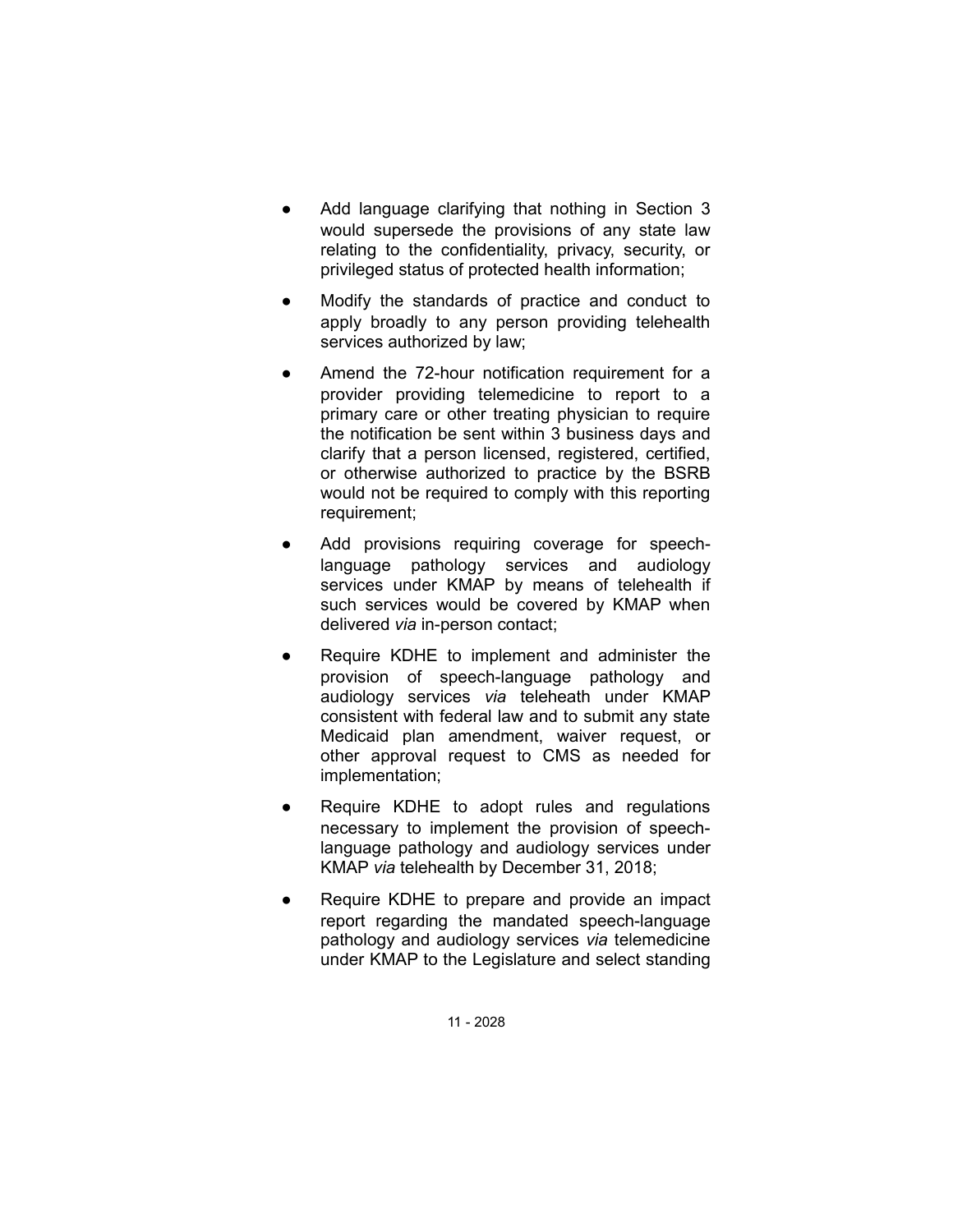committees of the House of Representatives and the Senate; and

Change the title to reflect amendments made to the contents of the bill.

[*Note:* A second Conference Committee was appointed, resulting in an agree to disagree, and a third Conference Committee was appointed.]

## **Background**

The bill contains provisions of HB 2674, as amended by the House Committee on Health and Human Services and as further amended by the third Conference Committee. [*Note:* The original contents of HB 2028 regarding the licensure of mental health technicians, as recommended by the House Committee, were inserted into and enacted in 2017 HB 2025. The contents of Senate Sub. for HB 2028, as amended by the Senate Committee of the Whole, which contained only the contents of SB 451 (updates to statutory references relating to the Kansas Department for Aging and Disability Services and the Kansas Department for Children and Families in accordance with 2012 Executive Reorganization Order No. 41), were inserted into SB 217 by the first Conference Committee. The Dental Therapy Act (SB 312, as amended by the Senate Committee on Public Health and Welfare) inserted by the Senate Committee into Senate Sub. for HB 2674 was not retained by the first or third Conference Committees. The House Committee held a hearing but did not take further action on HB 2512, which contains telemedicine provisions; information on it is included below only for historical purposes.]

#### *HB 2674 (Kansas Telemedicine Act)*

The House Committee on Health and Human Services held hearings on two telemedicine bills: HB 2512 and HB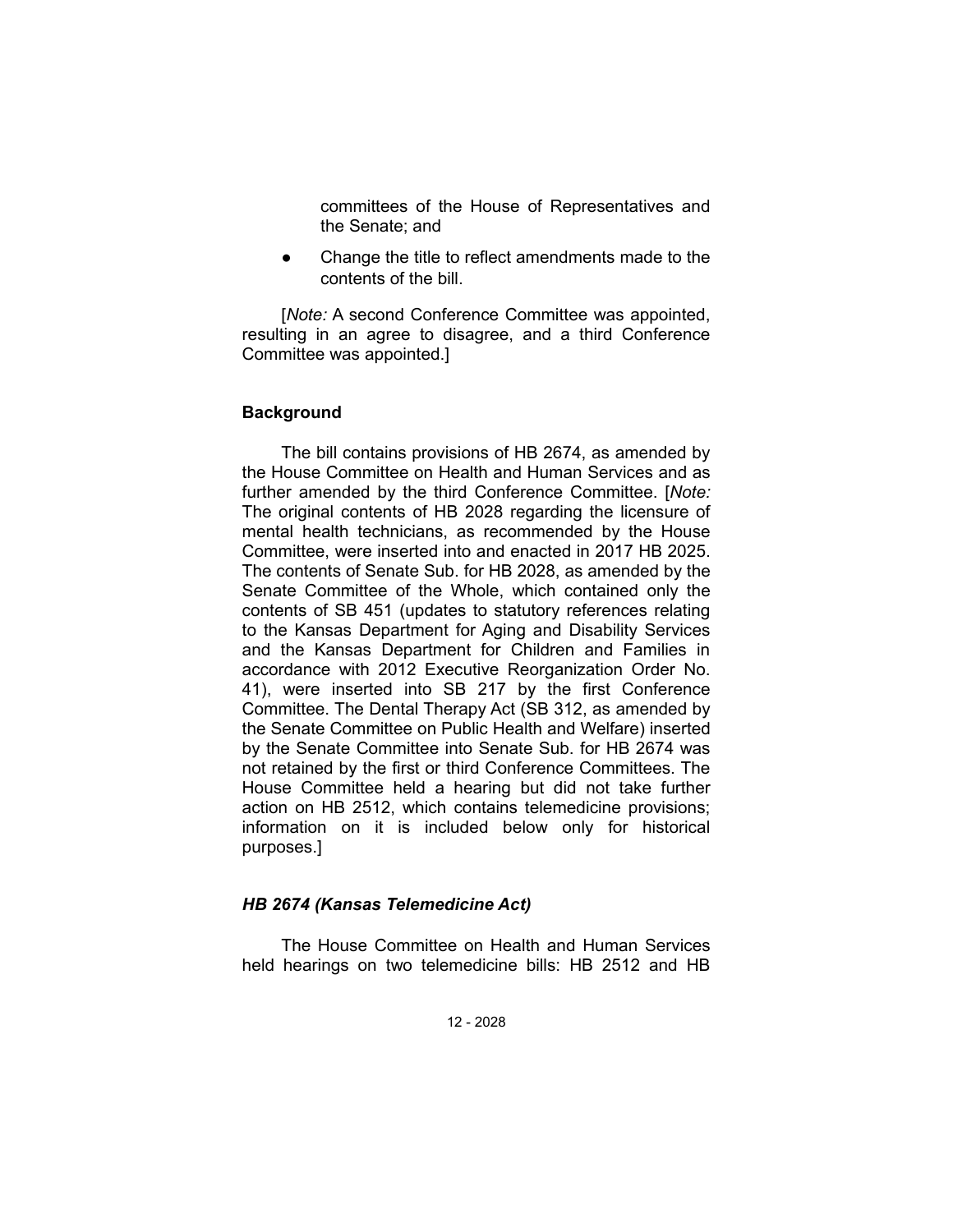2674. The House Committee did not take action on HB 2512, but referenced the testimony of HB 2512 during the hearing on HB 2674. Background information on both bills follows.

HB 2674 was introduced by the House Committee on Taxation at the request of Representative Hawkins. The bill was referred to the House Committee on Health and Human Services. The House Committee received written-only testimony during the February 12, 2018, hearing. [*Note:* The House Committee held two days of hearings on the original telemedicine bill, HB 2512. See the section below labeled "HB 2512" for additional information.]

Written-only proponent testimony was submitted by representatives of Blue Cross and Blue Shield of Kansas, Inc.; Kansas Academy of Family Physicians; Kansas Academy of Physician Assistants; Kansas Chiropractic Association; Kansas Clinical Improvement Collaborative, LLC; Kansas Hospital Association (KHA); Kansas Medical Society (KMS); and Teladoc. The written-only proponents generally stated the bill is a compromise among several stakeholders. Additionally, the proponents stated, the bill clearly outlines the criteria for the delivery of healthcare services *via* telemedicine and provides a mechanism for thousands of Kansans to receive medical care, especially in rural communities.

Written-only neutral testimony was provided by representatives of the Kansas Association of School Boards, Kansas Association of Special Education Administrators, Kansas Speech-Language-Hearing Association, and United School Administrators–Kansas. The written-only neutral representatives generally asked for updates to the definition of "healthcare provider."

The House Committee amended the bill to specify nothing in the Act would be construed to authorize the delivery of an abortion procedure *via* telemedicine, include a severability clause for all portions of the Act except for the provision related to abortion, and include a non-severability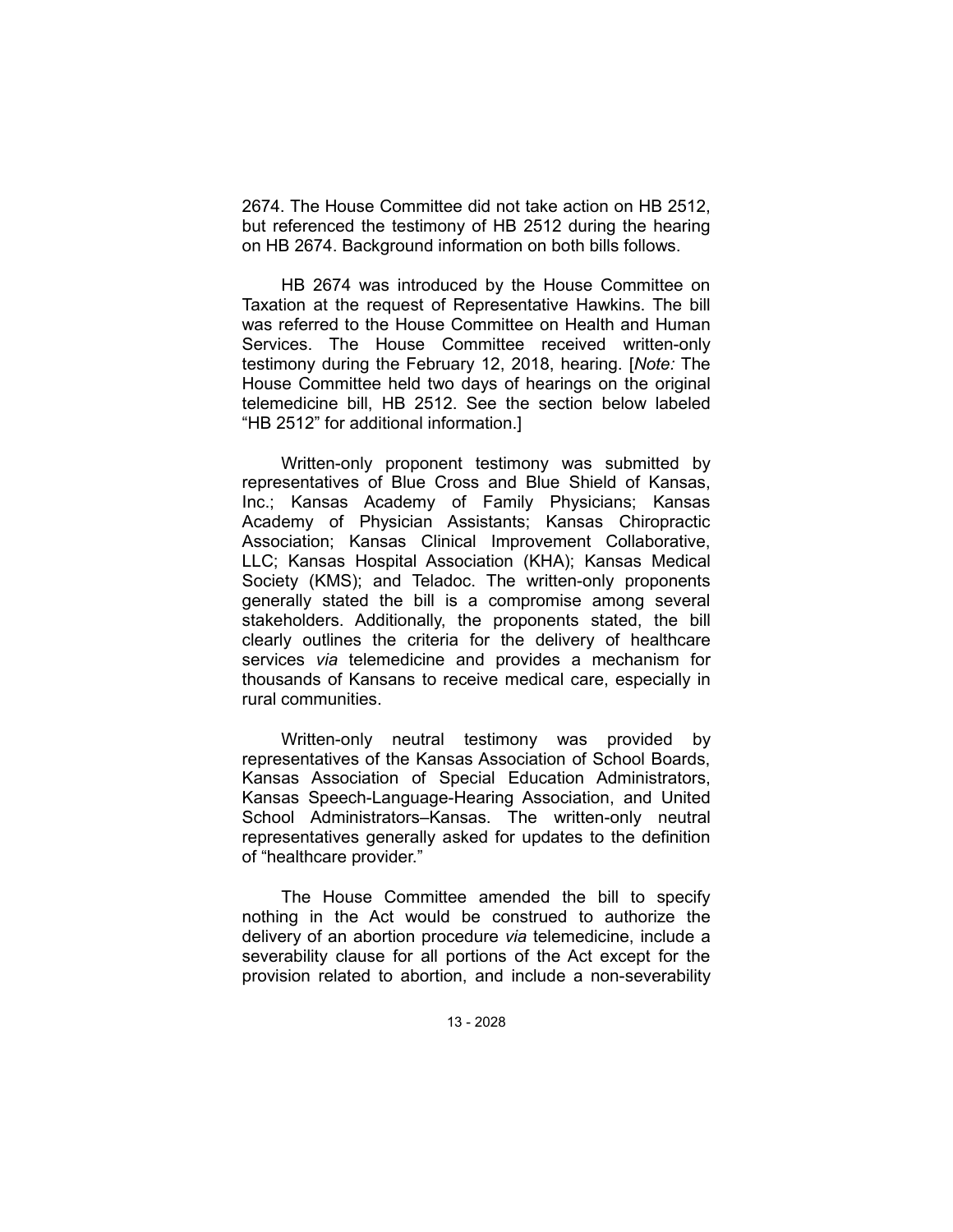clause related to the abortion language. [*Note:* The first Conference Committee did not retain these amendments, and the third Conference Committee retained the amendments.]

In the Senate Committee on Health and Public Welfare hearing, proponent testimony was provided by representatives of Association of Community Mental Health Centers of Kansas, Inc.; Blue Cross and Blue Shield of Kansas, Inc.; FreeState Connect; Kansas Advanced Practice Nurses Association; KHA; KMS; St. Francis Community Services; and Teladoc.

Written-only proponent testimony was provided by representatives of AARP Kansas; Behavioral Health Association of Kansas; Kansas Clinical Improvement Collaborative, LLC; and Kansas Metro Business Healthcare Coalition.

Neutral testimony was provided by representatives of Kansans for Life, Kansas Chiropractic Association, and Kansas Speech-Language-Hearing Association.

Written-only neutral testimony was provided by representatives of the Kansas Academy of Family Physicians, Kansas Dental Association, Kansas Optometric Association, Kansas Physical Therapy Association, and Kansas State Alliance of YMCAs.

Opponent testimony was provided by a representative of Planned Parenthood.

Written-only opponent testimony was provided by a representative of Trust Women, Inc., and Trust Women Clinics, Inc.

The Senate Committee amended the bill to make the following changes: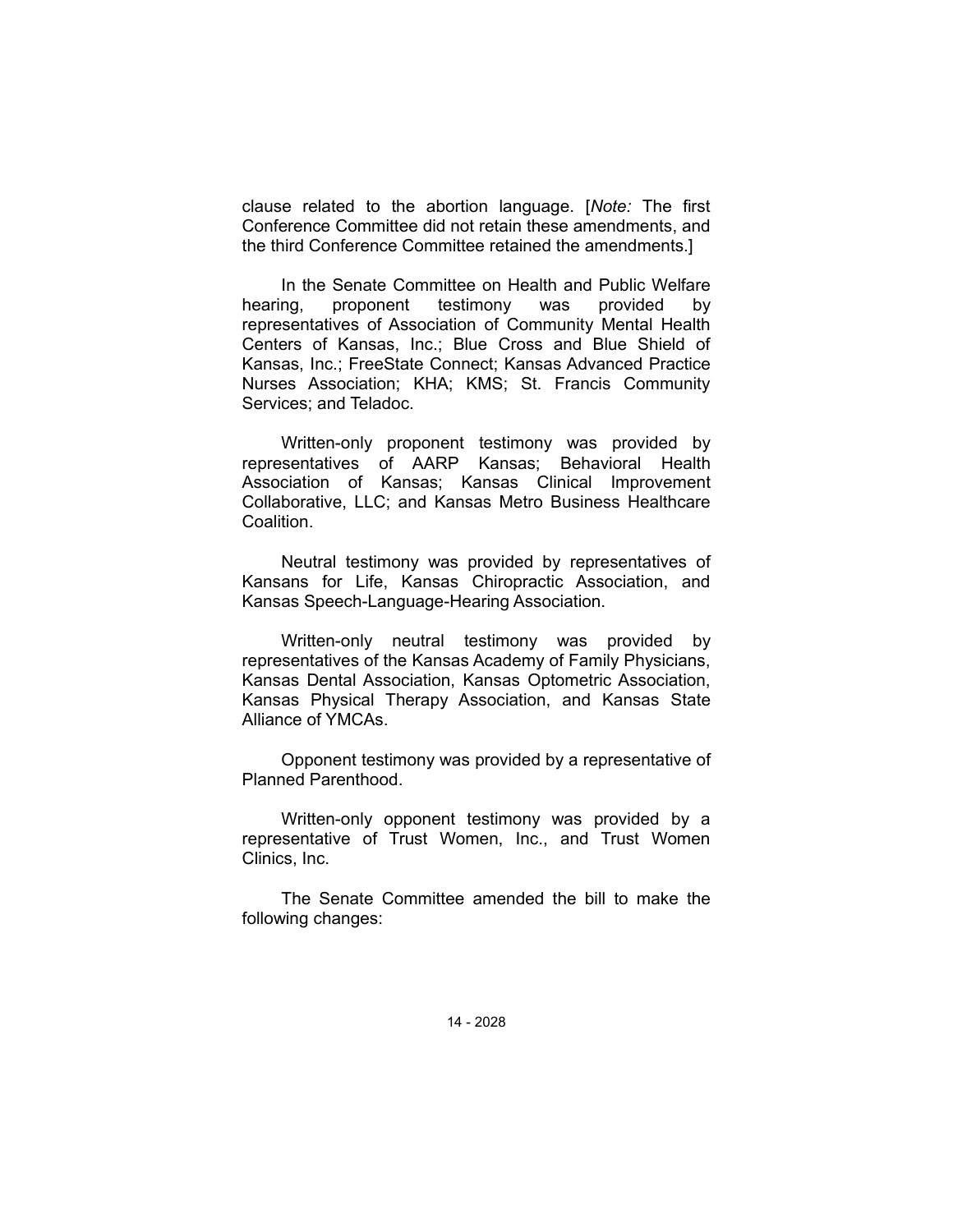- Insert the contents of SB 312, as amended by the Senate Committee [*Note:* The Conference Committees did not retain this amendment.];
- Eliminate the use of acronyms [*Note:* The Conference Committees retained this amendment.];
- Replace references to "healthcare provider" and "licensed mental healthcare provider" to refer to specific categories of practitioners [*Note:* The Conference Committees did not retain this amendment.];
- Remove definitions of "BSRB," "BOHA," "healthcare provider," "licensed mental healthcare provider," and "physician" [*Note:* The Conference Committees retained the amendments regarding the "BSRB," "BOHA," and "licensed mental healthcare provider," but did not retain the amendments for "healthcare provider" and "physician."];
- Modify the standards of practice and conduct to apply broadly to any person providing telehealth services authorized by law [*Note:* The Conference Committees retained this amendment.];
- Remove the 72-hour notification requirement for a provider providing telemedicine to report to the primary care or other treating physician [*Note:* The Conference Committees did not retain this amendment.];
- Insert a one-year pilot project in the State Health Care Benefits Program for non-physician and nonphysician assistant licensees of the BOHA, dentists, dental hygienists, dental therapists, speech-language pathologists, and audiologists and exclude such requirements for certain providers if services are provided in a school setting and if they are reimbursable by Medicaid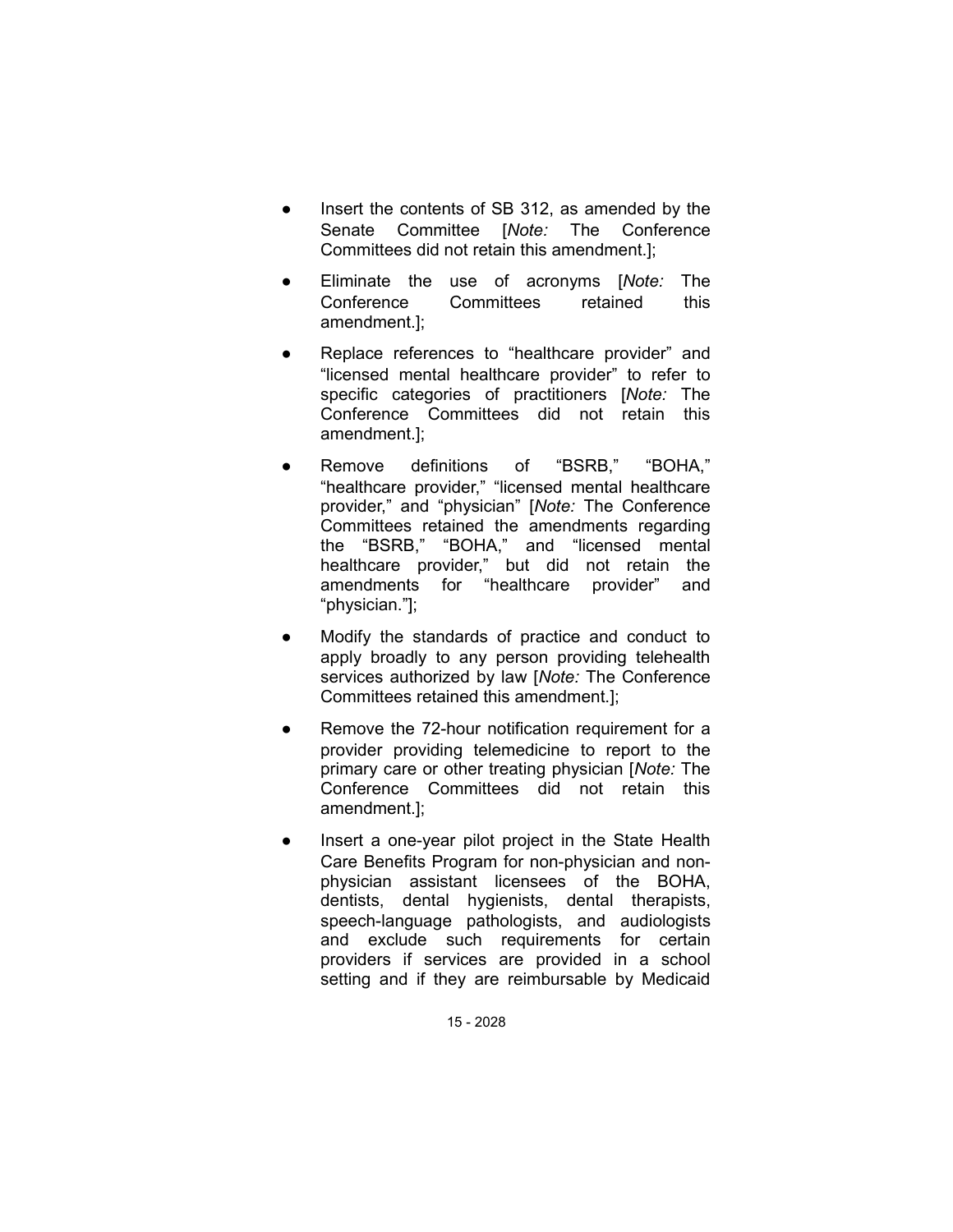[*Note:* The Conference Committees did not retain this amendment.];

- Remove the severability and non-severability clause [*Note:* The first Conference Committee retained this amendment, and the third Conference Committee did not.]; and
- Clarify dental therapists would be able to dispense and administer certain medications as prescribed by a licensed dentist only, not a healthcare provider [*Note:* The Conference Committees did not retain dental therapy provisions from SB 312, including this amendment.].

The amended contents were inserted into Senate Sub. for HB 2674.

According to the fiscal note prepared by the Division of the Budget on HB 2674, as introduced, the BOHA estimates enactment of the bill would increase expenditures by \$21,220 from the Healing Arts Fee Fund (including \$420 to publish rules and regulations in the *Kansas Register* and \$20,800 to hire temporary administrative staff to assist in the development of new rules and regulations). BOHA indicates the total cost would be divided equally between FY 2018 and FY 2019 (\$10,610 for each year). BOHA indicates enactment of HB 2674 could also create additional costs related to an increased number of reports and complaints and subsequent investigations, disciplinary cases, and associated operational expenses; however, an estimate of these costs cannot be determined. BSRB indicates enactment of the bill would incur expenses to publish rules and regulations in the *Kansas Register*, but the cost would be negligible. Any fiscal effect associated with enactment of the bill is not reflected in *The FY 2019 Governor's Budget Report*.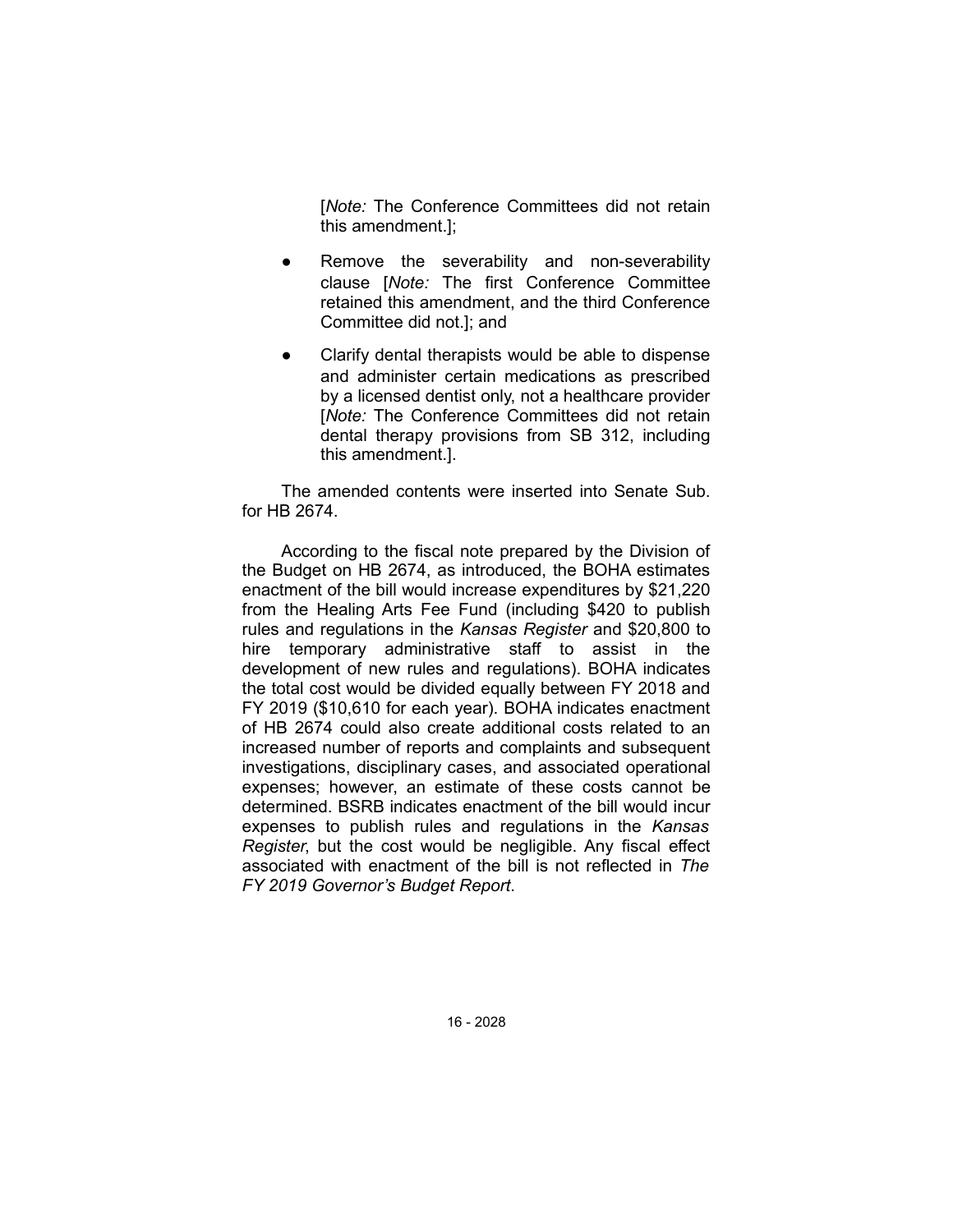### *HB 2512*

HB 2512 was introduced by the House Committee on Health and Human Services at the request of Representative Kelly. The House Committee held two hearings on the bill. Proponent testimony was heard by the House Committee on February 1, 2018, and opponent and neutral testimony was heard by the House Committee on February 5, 2018.

On February 1, 2018, in House Committee hearing, proponent testimony was provided by representatives of the Association of Community Mental Health Centers of Kansas, Inc.; Blue Cross and Blue Shield of Kansas, Inc.; Blue Cross and Blue Shield of Kansas City; Kansas Academy of Family Physicians; Kansas Advanced Practice Nurses Association; Kansas Clinical Improvement Collaborative, LLC; KHA; KMS; and Teladoc. The proponents generally stated the bill would provide Kansans greater access to care, especially those residing in rural communities.

Written-only proponent testimony was provided by representatives of AARP Kansas, American Association for Marriage and Family Therapy, Kansas Association of Masters in Psychology, Kansas Center for Assisted Living, Kansas Counseling Association, Kansas Health Care Association, Kansas State Alliance of YMCAs, March of Dimes, and the Rural and Frontier Subcommittee of the Governor's Behavioral Health Services Planning Council.

On February 5, 2018, in the House Committee hearing, opponent and neutral testimony was provided. Opponent testimony was provided by representatives of Planned Parenthood; South Wind Women's Center; Trust Women, Inc.; and Trust Women Clinics, Inc. The opponents generally stated concern with the abortion language specified in Section 6 of the bill.

Written-only opponent testimony was provided by representatives of the American Civil Liberties Union of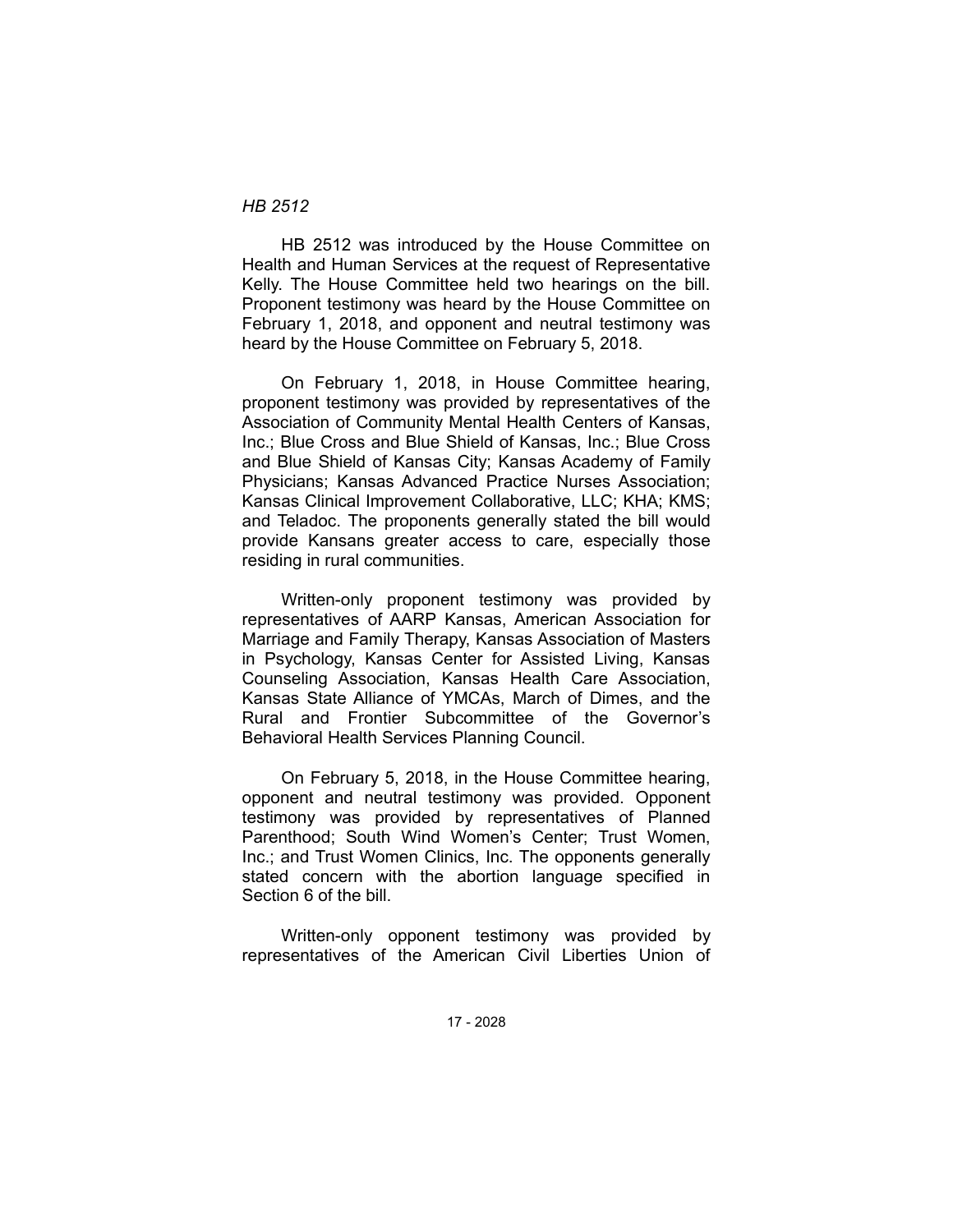Kansas, Kansas Coordinating Council on Early Childhood Developmental Services, and MainStream Coalition.

Neutral testimony was provided by representatives of Behavioral Health Association of Kansas, Guardian Group, LLC; Kansas Association for the Medically Underserved; Kansas Association of School Boards; Kansas Association of Special Education Administrators; Kansas Chiropractic Association; Kansas Speech-Language-Hearing Association; Kansas Speech-Language-Hearing Association and Kansas Association of Special Education Administrators School Based Tele-Therapy State Task Force; Kansas Physical Therapy Association; and United School Administrators– Kansas. Several representatives providing neutral testimony generally expressed support for telemedicine legislation, but asked for clarifications regarding healthcare providers and reimbursement practices. The representative of Behavioral Health Association of Kansas requested a reference to federal confidentiality requirements.

Written-only neutral testimony was provided by Heartland Telehealth Resource Center, Kansans for Life, Kansas Optometric Association, LeadingAge Kansas, PresenceLearning, and Tiny-k Alliance. In written-only testimony, a representative of Kansans for Life requested a provision prohibiting abortion *via* telemedicine and a nonseverability clause.

According to the fiscal note prepared by the Division of the Budget on HB 2512, the BOHA estimates enactment of the bill would increase expenditures by \$21,220 from the Healing Arts Fee Fund (including \$420 to publish rules and regulations in the *Kansas Register* and \$20,800 to hire temporary administrative staff to assist in the development of new rules and regulations). BOHA indicates the total cost would be divided equally between FY 2018 and FY 2019 (\$10,610 for each year). BOHA indicates enactment of HB 2512 could also create additional costs related to an increased number of reports and complaints and subsequent investigations, disciplinary cases, and associated operational